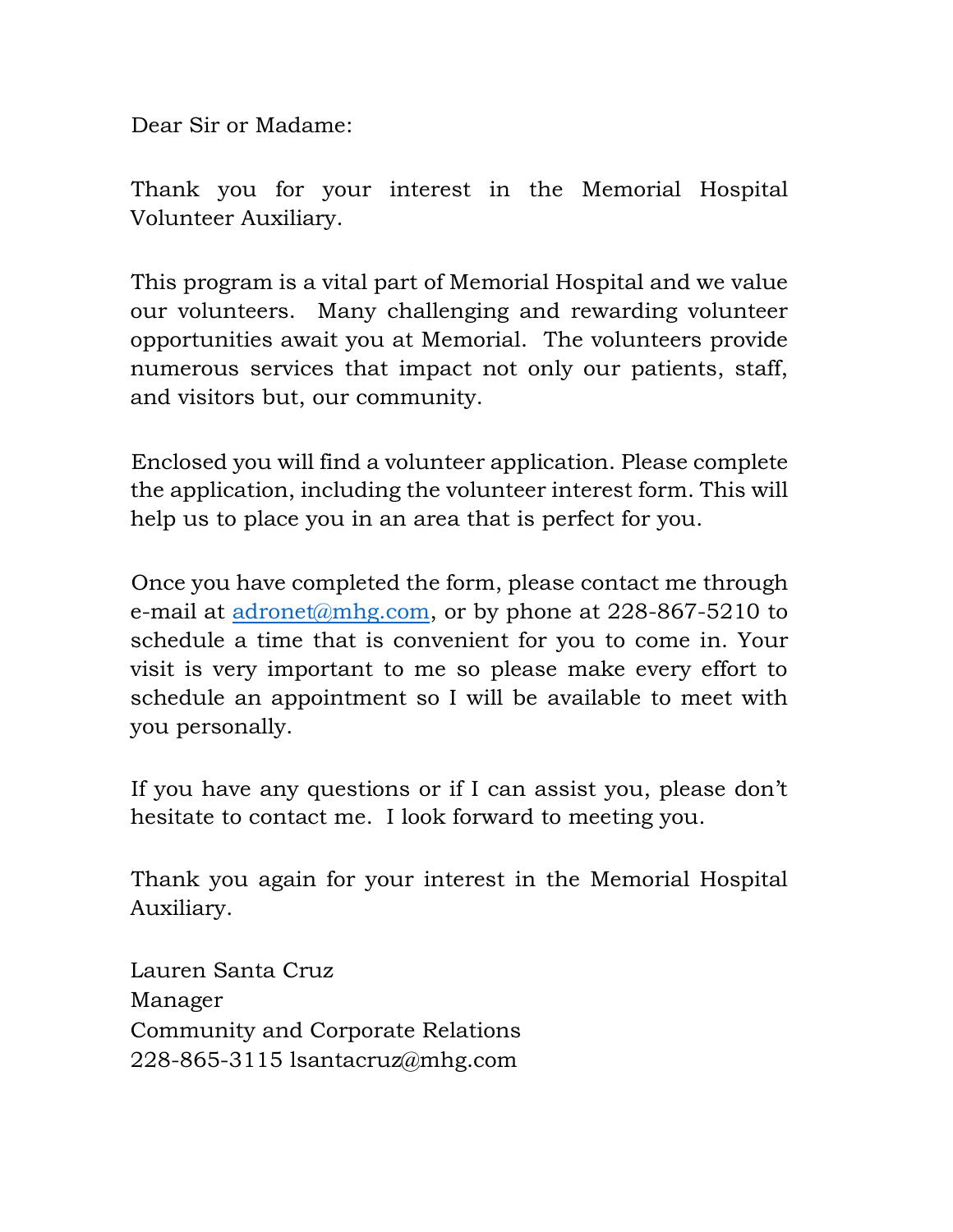# Volunteer Application

Memorial Hospital is an Equal Opportunity Employer.

Memorial Hospital is a non-smoking facility. Smoking is prohibited within the hospital and on the hospital campus.

#### Personal Data First\_\_\_\_\_\_\_\_\_\_\_\_\_\_\_\_\_\_\_\_\_\_\_\_\_\_Middle\_\_\_\_\_\_\_\_\_\_\_\_\_\_\_\_Last\_\_\_\_\_\_\_\_\_\_\_\_\_\_\_\_\_\_\_\_ Date of Birth\_\_\_\_\_\_\_\_\_\_\_\_\_\_\_\_\_\_\_ Email\_\_\_\_\_\_\_\_\_\_\_\_\_\_\_\_\_\_\_\_\_\_\_\_\_\_\_\_\_\_\_\_\_\_\_\_\_\_\_ Address City\_\_\_\_\_\_\_\_\_\_\_\_\_\_\_\_\_\_\_\_\_\_\_\_\_\_\_\_\_State\_\_\_\_\_\_\_\_\_\_\_\_\_\_\_\_\_\_\_\_\_\_\_\_Zip\_\_\_\_\_\_\_\_\_\_\_\_ Phone\_\_\_\_\_\_\_\_\_\_\_\_\_\_\_\_\_\_\_\_\_\_\_\_\_Secondary Phone\_\_\_\_\_\_\_\_\_\_\_\_\_\_\_\_\_\_\_\_\_\_\_\_\_\_\_\_\_\_ Do you speak any foreign languages? ( )No ( )Yes-If yes, please list\_\_\_\_\_\_\_\_\_\_\_\_\_\_\_\_\_\_\_\_\_\_\_\_\_\_\_ Have you ever been convicted of a crime? ( )No ( )Yes Note: Convictions include guilty pleas and pleas of nolo contendere. A conviction will not necessarily bar you from volunteer status. Each conviction will be judged on its own merits as to time, circumstances and seriousness. If yes, please explain

#### Emergency Information

| Emergency contact<br>Name_____________________ |  |
|------------------------------------------------|--|
| Relationship to you_______________             |  |
|                                                |  |

Cell number\_\_\_\_\_\_\_\_\_\_\_\_\_\_\_\_\_\_\_\_\_\_\_\_\_\_\_\_\_\_\_\_\_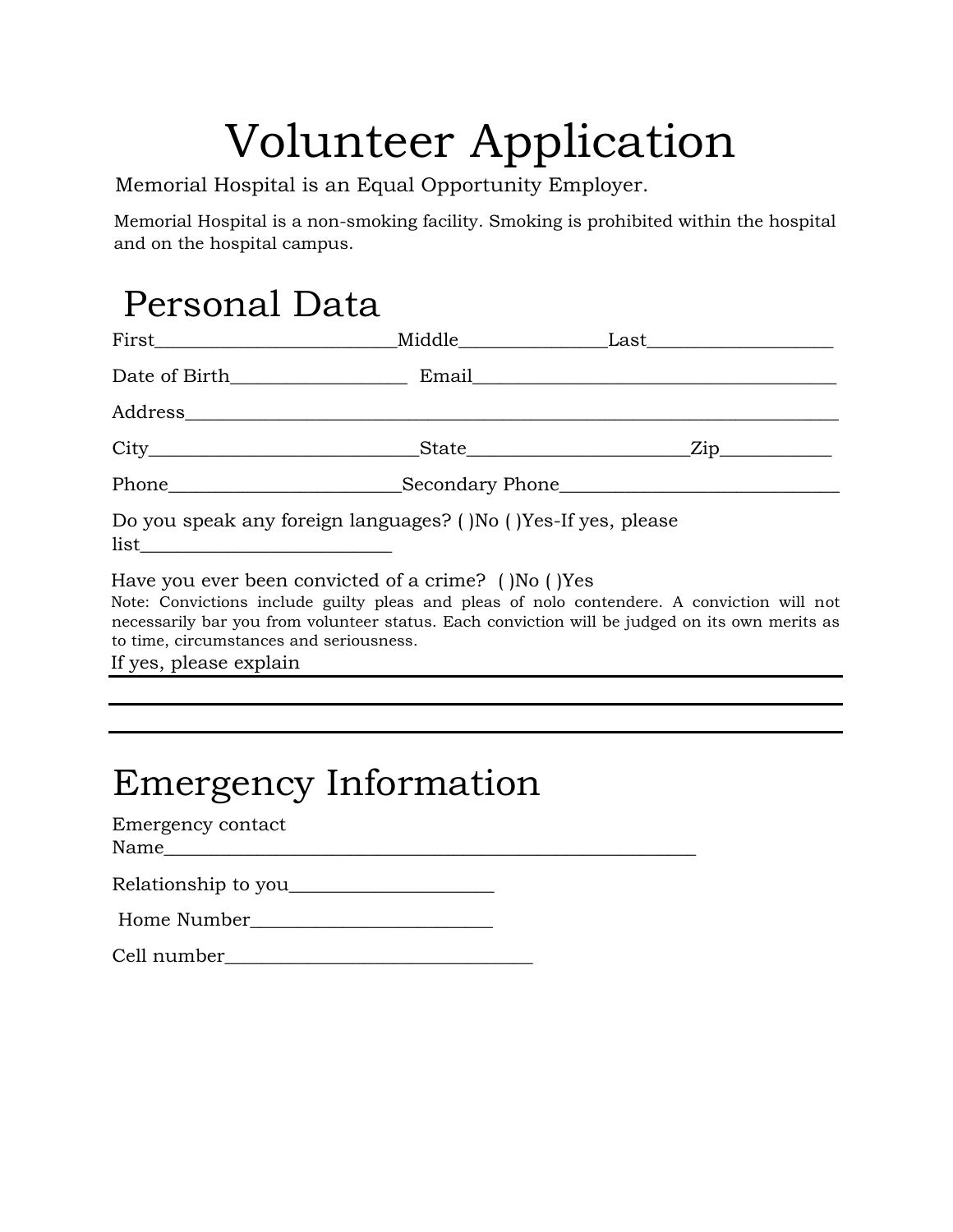# Volunteer Experience

Please list any previous volunteer experience

### Questionnaire

- 1. Why are you interested in volunteering?
- 2. Is there anything that may adversely affect your ability to perform volunteer duties ( )No ( )Yes-If yes, please explain
- 3. Would you be interested in serving on the Auxiliary Board of Directors?  $(No()Yes)$

 $\_$  , and the set of the set of the set of the set of the set of the set of the set of the set of the set of the set of the set of the set of the set of the set of the set of the set of the set of the set of the set of th  $\_$  , and the set of the set of the set of the set of the set of the set of the set of the set of the set of the set of the set of the set of the set of the set of the set of the set of the set of the set of the set of th

 $\_$  , and the set of the set of the set of the set of the set of the set of the set of the set of the set of the set of the set of the set of the set of the set of the set of the set of the set of the set of the set of th  $\_$  , and the set of the set of the set of the set of the set of the set of the set of the set of the set of the set of the set of the set of the set of the set of the set of the set of the set of the set of the set of th

4. Please select all areas that you are interested in working in the hospital:

 $\_$  , and the set of the set of the set of the set of the set of the set of the set of the set of the set of the set of the set of the set of the set of the set of the set of the set of the set of the set of the set of th

- o Gift Shop
- o Cancer Resource Center
- o Escorts
- o Flower Delivery
- o Surgery Waiting Room
- o Same Day Admit
- o Vendor Sales
- o Cardiac Cath Lab Waiting Room
- o Infusion Clinic(CHF) Waiting Room
- o Emergency Department
- o Pet Therapy (requires certification)
- o ICU Waiting Room
- 5. How did you hear about the Memorial Auxiliary?

6. When can you start volunteering?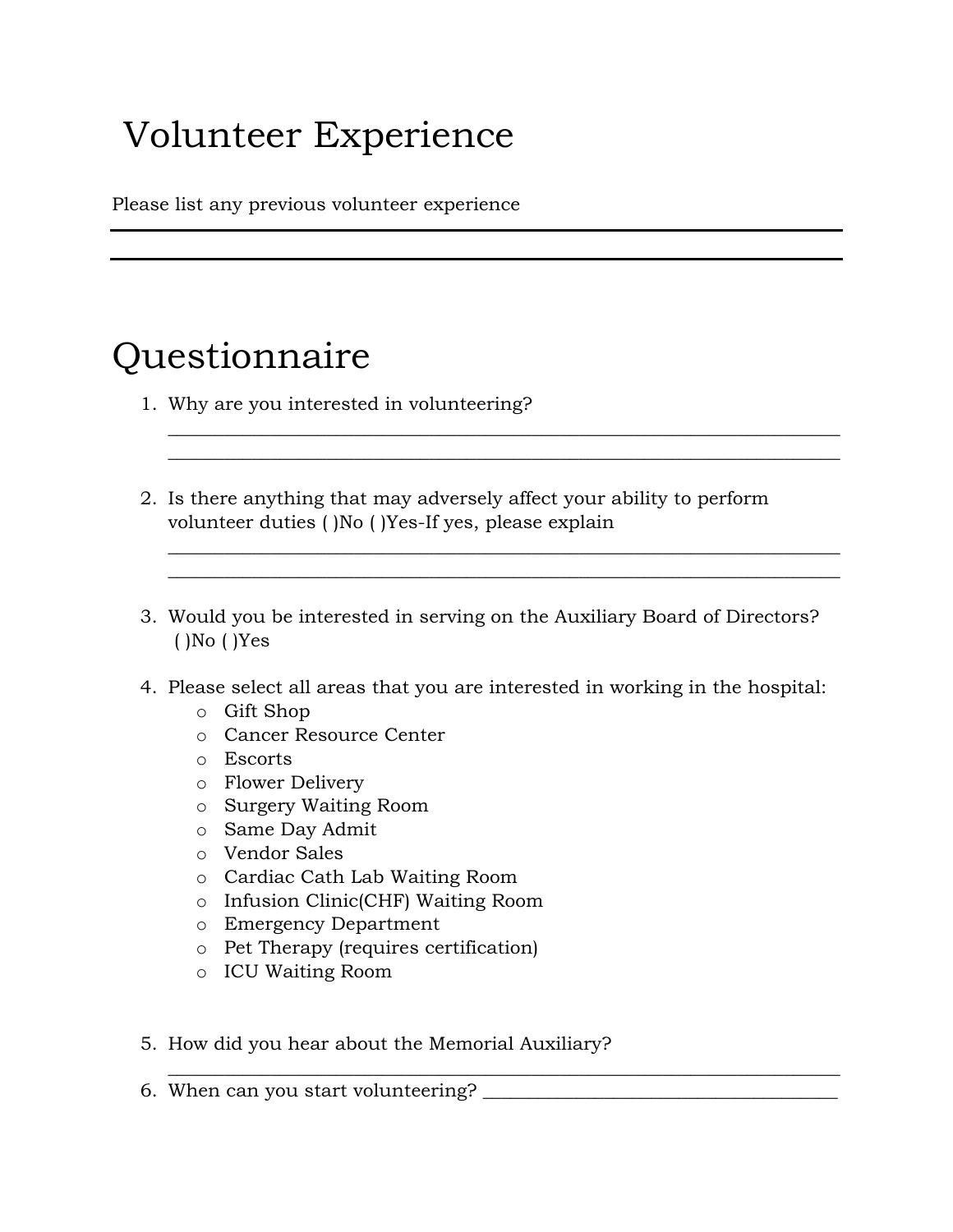# **Other**

Please share any information you think would help us get to know you. This can be work history, hobbies, etc

\_\_\_\_\_\_\_\_\_\_\_\_\_\_\_\_\_\_\_\_\_\_\_\_\_\_\_\_\_\_\_\_\_\_\_\_\_\_\_\_\_\_\_\_\_\_\_\_\_\_\_\_\_\_\_\_\_\_\_\_\_\_\_\_\_\_\_\_\_\_\_\_\_\_\_\_\_\_ \_\_\_\_\_\_\_\_\_\_\_\_\_\_\_\_\_\_\_\_\_\_\_\_\_\_\_\_\_\_\_\_\_\_\_\_\_\_\_\_\_\_\_\_\_\_\_\_\_\_\_\_\_\_\_\_\_\_\_\_\_\_\_\_\_\_\_\_\_\_\_\_\_\_\_\_\_\_ \_\_\_\_\_\_\_\_\_\_\_\_\_\_\_\_\_\_\_\_\_\_\_\_\_\_\_\_\_\_\_\_\_\_\_\_\_\_\_\_\_\_\_\_\_\_\_\_\_\_\_\_\_\_\_\_\_\_\_\_\_\_\_\_\_\_\_\_\_\_\_\_\_\_\_\_\_\_ \_\_\_\_\_\_\_\_\_\_\_\_\_\_\_\_\_\_\_\_\_\_\_\_\_\_\_\_\_\_\_\_\_\_\_\_\_\_\_\_\_\_\_\_\_\_\_\_\_\_\_\_\_\_\_\_\_\_\_\_\_\_\_\_\_\_\_\_\_\_\_\_\_\_\_\_\_\_

#### References

Please list two personal references other than family.

| Reference 1         |  |
|---------------------|--|
|                     |  |
|                     |  |
| Reference 2<br>Name |  |
| Contact number      |  |

I certify that this application is correct to the best of my knowledge and understand that references will be checked

| Applicant |      |
|-----------|------|
| Signature | Date |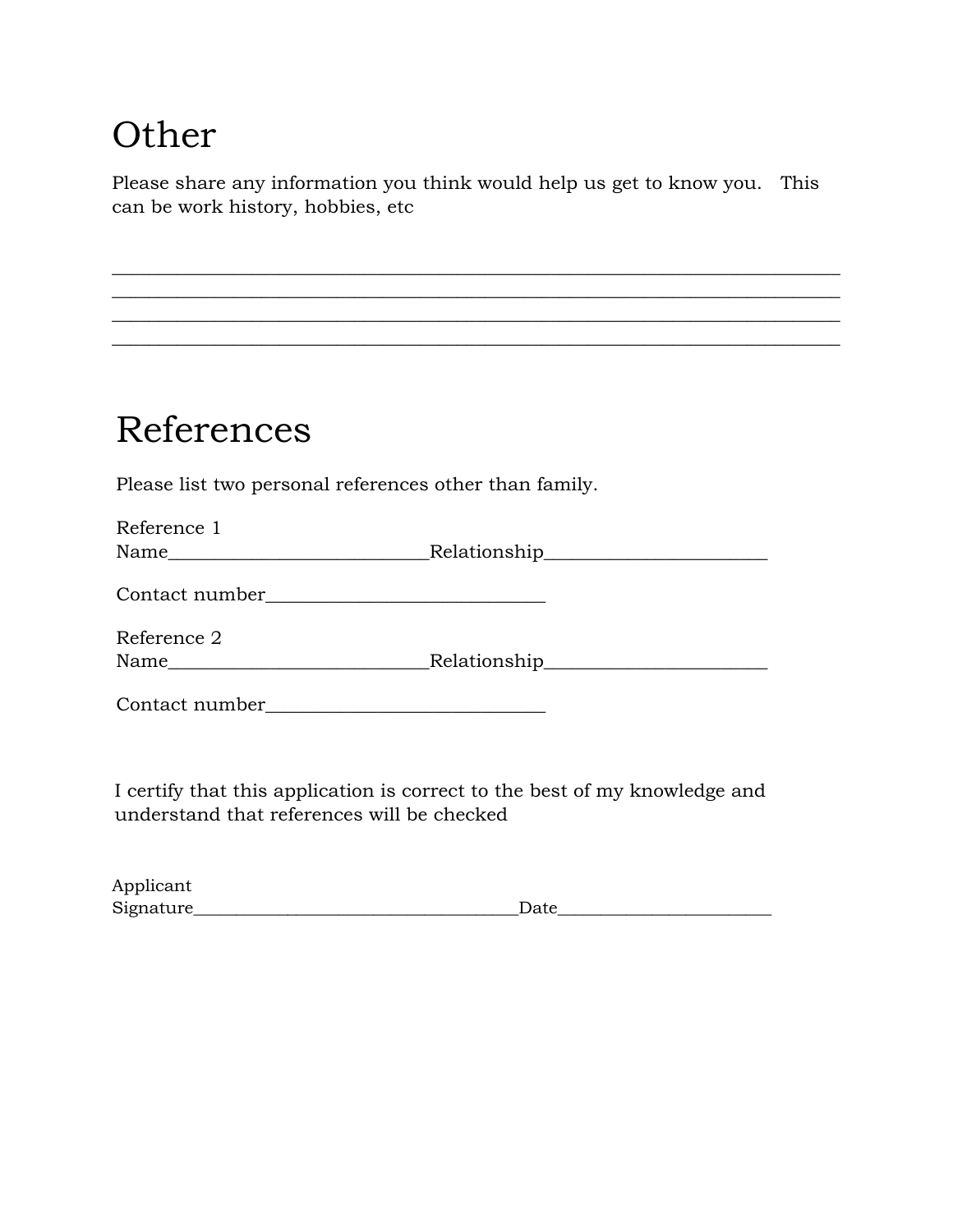# If accepted as a hospital Volunteer, I agree that:

- 1.I shall hold absolutely confidential all information that I may obtain directly or indirectly concerning patients, doctors or personnel, and not seek to obtain confidential information from a patient.
- 2. My services are donated to the hospital without contemplation of compensation or future employment, and given with humanitarian, religious or charitable reasons.
- 3.I understand that it is a crime to solicit business for attorneys. I shall not solicit any business for attorneys or insurance companies, both on or off hospital property or act as a runner or capper for an attorney in the solicitation of business. I shall report all known occurrences of solicitation for attorneys to the Manager of Community and Corporate Relations.
- 4.I shall not sell or attempt to sell goods or services, request contributions, or to solicit persons to sign or distribute political petitions on hospital premises, unless I receive the express authorization of the Manager of Community and Corporate Relations to engage in these activities.
- 5.I shall be punctual and conscientious; conduct myself with dignity, courtesy and consideration of others and endeavor to make my work professional in quality.
- 6.I shall attempt to resolve any problems related to my Volunteer activities with the Manager of Community and Corporate Relations.
- 7.I shall make my best effort to fulfill my commitment to the hospital by completing all assignments that I accept.
- 8.I shall, at all times, uphold the philosophy of the hospital.
- 9.I understand that the Manager of Community and Corporate Relations reserves the right to terminate my Volunteer status as a result of (a) failure to comply with hospital policies, rules and regulations; (b) absences without prior notification; (c) unsatisfactory attitude, work or